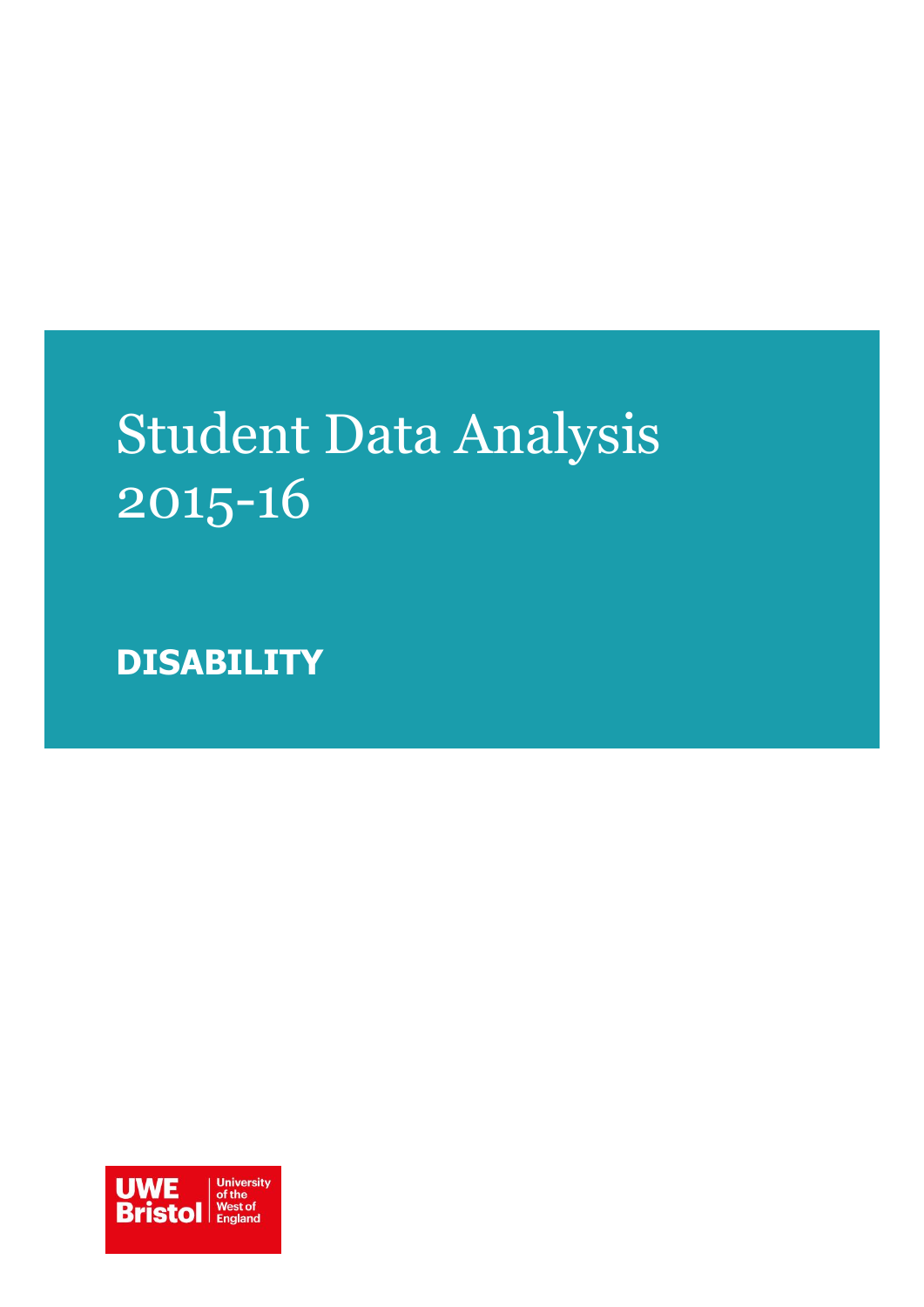### **Contents**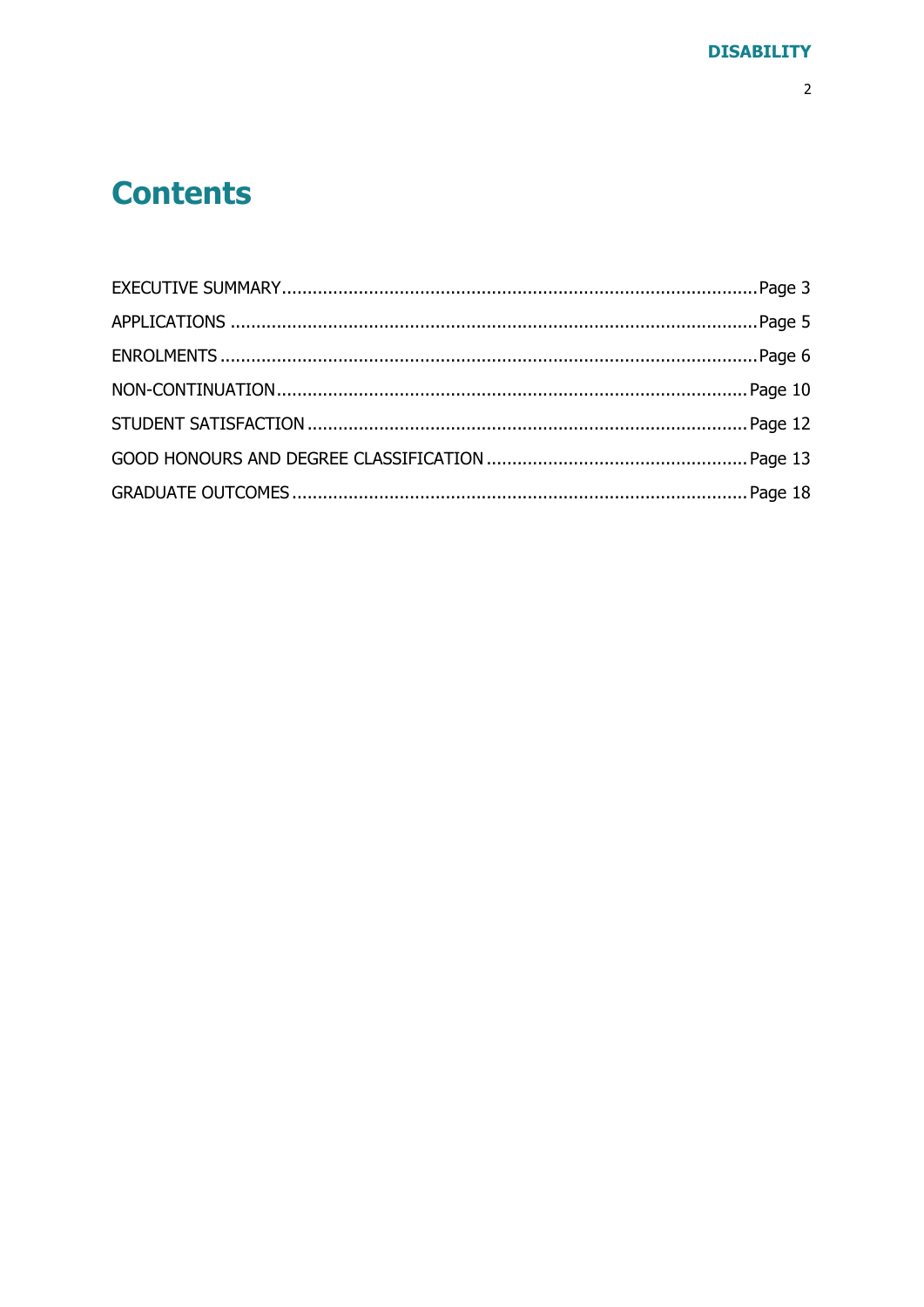### <span id="page-2-0"></span>**EXECUTIVE SUMMARY**

- Across the university in 15/16, approximately 11% of applicants disclosed a disability.
- Applicants are less likely to disclose a disability in FBL: particularly in Accounting, Economics and Finance, where only 6% of applicants disclose a disability.
- Across the university, only 4% of disabled students were in receipt of DSA; this pattern was consistent across all four faculties. This represents a decrease in the proportion of disabled students in receipt of DSA since 13/14. This is likely due to changes to the DSA that took effect in  $15/16^1$ .
- The highest proportion of enrolled disabled students are those that have disclosed learning difficulties, the lowest proportion being disabled students who have disclosed a physical disability. This pattern is consistent across all faculties.
- Over time, the proportion of disabled students enrolled at the university has gradually decreased; this is also consistent across all four faculties. The greatest decrease is evident in Law where over time, the proportion of disabled students has decreased by 7pp.
- Across the university, the non-continuation rate has improved for students with no disability, disabled students with DSA, and for disabled students where it is unknown whether they have DSA. The only group to see an increase in their rate of noncontinuation in 15/16 are disabled students without DSA.
- Overall, in 15/16, disabled students expressed lower levels of satisfaction with the university than those with no disability.
- Students classed as 'other disability' reported the lowest level of satisfaction overall; however, when broken down by various measures of satisfaction, students classed as 'specific learning difficulties' were least satisfied with academic support.
- Over time, disabled students with DSA are more likely to achieve good honours; aside from in 14/15, these students have outperformed disabled students without DSA.
- Over time, disabled students are more likely to achieve a 2.2 and less likely to achieve a first; in 15/16, disabled students achieved a 2.1 at a slightly higher rate.
- Good honours rates achieved by disabled students have varied across the four faculties: notably, in FBL, the rate of good honours has increased over time for both disabled and non-disabled students; in particular, the rate for disabled students without DSA has increased significantly (28.2pp).
- Over time, there is significant variation in the rates of good honours achieved across all disabilities. However, the proportion of students with mental health difficulties achieving good honours has increased (7.6pp).
- Disabled students disclosing a learning difficulty achieved slightly better graduate outcomes than students with no disability did; they performed significantly better than

-

<sup>&</sup>lt;sup>1</sup> UWE Bristol (2016) Changes to DSA. Available from: https://intranet.uwe.ac.uk/sites/SAM/Pages/Changes-to-DSA.aspx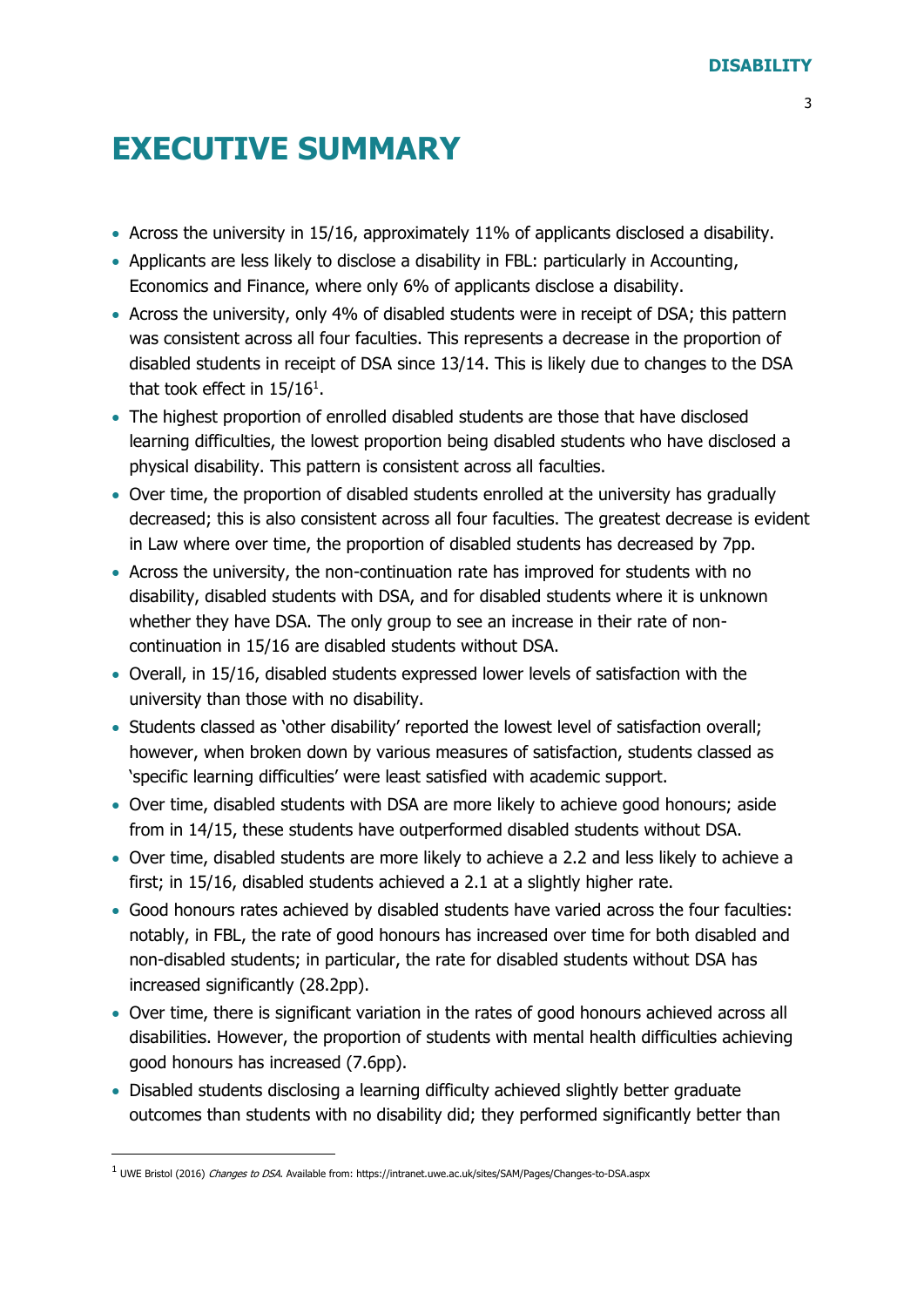disabled students who had disclosed an 'other disability'. Overall, disabled students are as likely as students with no disability to go on to further study.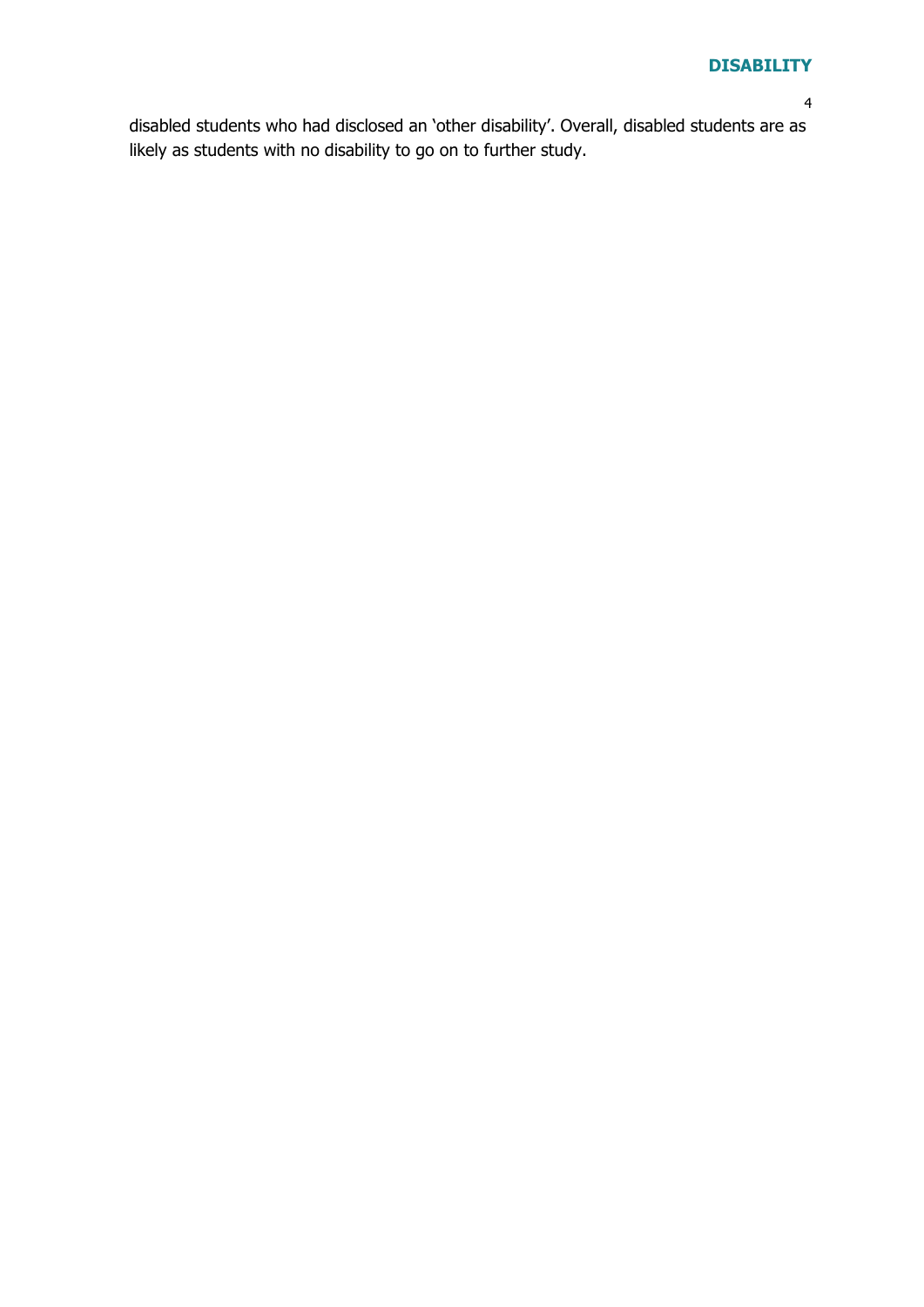## <span id="page-4-0"></span>**APPLICATIONS**

|                   |            |                                                      | <b>Disabled</b> | <b>No</b><br><b>Disability</b> | <b>Disabled</b><br>$\frac{0}{0}$ | <b>No</b><br><b>Disability</b><br>$\frac{0}{0}$ |
|-------------------|------------|------------------------------------------------------|-----------------|--------------------------------|----------------------------------|-------------------------------------------------|
| <b>University</b> |            |                                                      | 2912            | 23631                          | 11%                              | 89%                                             |
|                   | <b>ACE</b> |                                                      | 742             | 5015                           | 13%                              | 87%                                             |
|                   |            | Art and Design                                       | 321             | 1742                           | 16%                              | 84%                                             |
|                   |            | Arts and Cultural Industries                         | 105             | 937                            | 10%                              | 90%                                             |
|                   |            | Education                                            | 87              | 839                            | 9%                               | 91%                                             |
|                   |            | Film and Journalism                                  | 229             | 1497                           | 13%                              | 87%                                             |
|                   | <b>FBL</b> |                                                      | 348             | 3950                           | 8%                               | 92%                                             |
|                   |            | Accounting, Economics and<br>Finance                 | 42              | 667                            | 6%                               | 94%                                             |
|                   |            | <b>Business and Management</b>                       | 234             | 2376                           | 9%                               | 91%                                             |
|                   |            | Law                                                  | 72              | 907                            | 7%                               | 93%                                             |
|                   | <b>FET</b> |                                                      | 612             | 4516                           | 12%                              | 88%                                             |
|                   |            | Architecture and the Built<br>Environment            | 205             | 1350                           | 13%                              | 87%                                             |
|                   |            | Computer Science and<br><b>Creative Technologies</b> | 187             | 1267                           | 13%                              | 87%                                             |
|                   |            | Engineering, Design and<br><b>Mathematics</b>        | 147             | 1224                           | 11%                              | 89%                                             |
|                   |            | Geography and<br><b>Environmental Management</b>     | 73              | 675                            | 10%                              | 90%                                             |
|                   | <b>HAS</b> |                                                      | 1206            | 9592                           | 11%                              | 89%                                             |
|                   |            | <b>Allied Health Professions</b>                     | 288             | 2316                           | 11%                              | 89%                                             |
|                   |            | <b>Applied Sciences</b>                              | 175             | 1383                           | 11%                              | 89%                                             |
|                   |            | Health and Social Sciences                           | 315             | 2338                           | 12%                              | 88%                                             |
|                   |            | Nursing and Midwifery                                | 428             | 3555                           | 11%                              | 89%                                             |

**Table 1** shows 15/16 application rates broken down by disability

Table 1 shows that across the university, approximately 11% of applicants disclose a disability however; there are variations across faculties and departments:

- Overall, within ACE, there is a slightly higher proportion of disabled applicants but this is not consistent across all its departments.
- Applicants are less likely to disclose a disability in FBL: particularly in Accounting where only 6% of applicants disclose a disability.
- Overall, FET have slightly higher proportions of disabled applicants but this level varies slightly across the faculty.
- Similar to the university average, within HAS approximately 11% of applications are from disabled students; this level is consistent across all departments.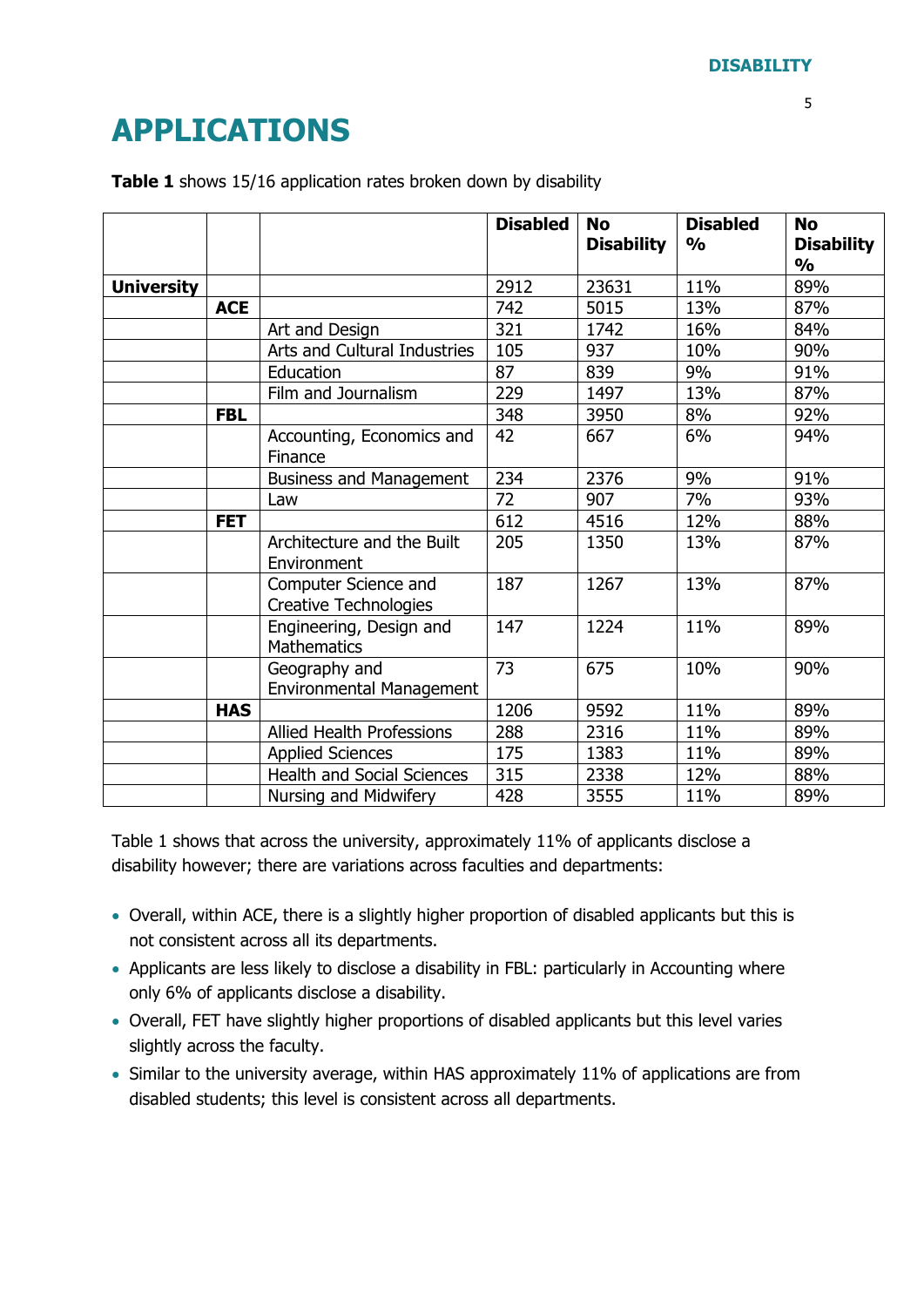### <span id="page-5-0"></span>**ENROLMENTS**

|                   |            |                                                         | Disabled<br>with<br><b>DSA</b> | Disabled<br>without<br><b>DSA</b> | No<br>Disability | Disabled<br>with<br><b>DSA</b> | Disabled<br>without<br><b>DSA</b> | No<br>Disability |
|-------------------|------------|---------------------------------------------------------|--------------------------------|-----------------------------------|------------------|--------------------------------|-----------------------------------|------------------|
| <b>University</b> |            |                                                         | 209                            | 478                               | 5049             | 4%                             | 8%                                | 88%              |
|                   | <b>ACE</b> |                                                         | 55                             | 127                               | 982              | 5%                             | 11%                               | 84%              |
|                   |            | Art and Design                                          | 21                             | 42                                | 270              | 6%                             | 13%                               | 81%              |
|                   |            | Arts and Cultural<br><b>Industries</b>                  | 9                              | 24                                | 230              | 3%                             | 9%                                | 88%              |
|                   |            | Education                                               | 11                             | 16                                | 181              | 5%                             | 8%                                | 87%              |
|                   |            | Film and Journalism                                     | 15                             | 45                                | 302              | 4%                             | 12%                               | 84%              |
|                   | <b>FBL</b> |                                                         | 29                             | 84                                | 1121             | 2%                             | 7%                                | 91%              |
|                   |            | Accounting,<br>Economics and<br>Finance                 | $\overline{7}$                 | 13                                | 221              | 3%                             | 5%                                | 92%              |
|                   |            | <b>Business and</b><br>Management                       | 16                             | 59                                | 646              | 2%                             | 8%                                | 90%              |
|                   |            | Law                                                     | 6                              | 12                                | 254              | 2%                             | 4%                                | 93%              |
|                   | <b>FET</b> |                                                         | $\overline{53}$                | 89                                | 1063             | 5%                             | 7%                                | 88%              |
|                   |            | Architecture and the<br><b>Built Environment</b>        | 16                             | 20                                | 259              | 5%                             | 7%                                | 88%              |
|                   |            | <b>Computer Science</b><br>and Creative<br>Technologies | 17                             | 24                                | 296              | 5%                             | 7%                                | 88%              |
|                   |            | Engineering, Design<br>and Mathematics                  | 10                             | 24                                | 338              | 3%                             | 6%                                | 91%              |
|                   |            | Geography and<br>Environmental<br>Management            | 10                             | 22                                | 170              | 5%                             | 11%                               | 84%              |
|                   | <b>HAS</b> |                                                         | 69                             | 134                               | 1507             | 4%                             | 8%                                | 88%              |
|                   |            | <b>Allied Health</b><br>Professions                     | 18                             | 17                                | 244              | 6%                             | 6%                                | 87%              |
|                   |            | <b>Applied Sciences</b>                                 | 12                             | 24                                | 337              | 3%                             | 6%                                | 90%              |
|                   |            | <b>Health and Social</b><br><b>Sciences</b>             | 17                             | 43                                | 484              | 3%                             | 8%                                | 89%              |
|                   |            | Nursing and<br>Midwifery                                | 22                             | 50                                | 442              | 4%                             | 10%                               | 86%              |

#### **Table 2** 15/16 enrolments data by disability status and DSA status across the university

Table 2 shows enrolment data for first year students reporting whether they were disabled and whether these students were in receipt of DSA. Across the university, only 4% of disabled students were in receipt of DSA; this pattern was consistent across all four faculties. A likely factor in explaining this pattern will have been the changes to DSA that took place in  $15/16^2$ .

-

<sup>&</sup>lt;sup>2</sup> UWE Bristol (2016) Changes to DSA. Available from: https://intranet.uwe.ac.uk/sites/SAM/Pages/Changes-to-DSA.aspx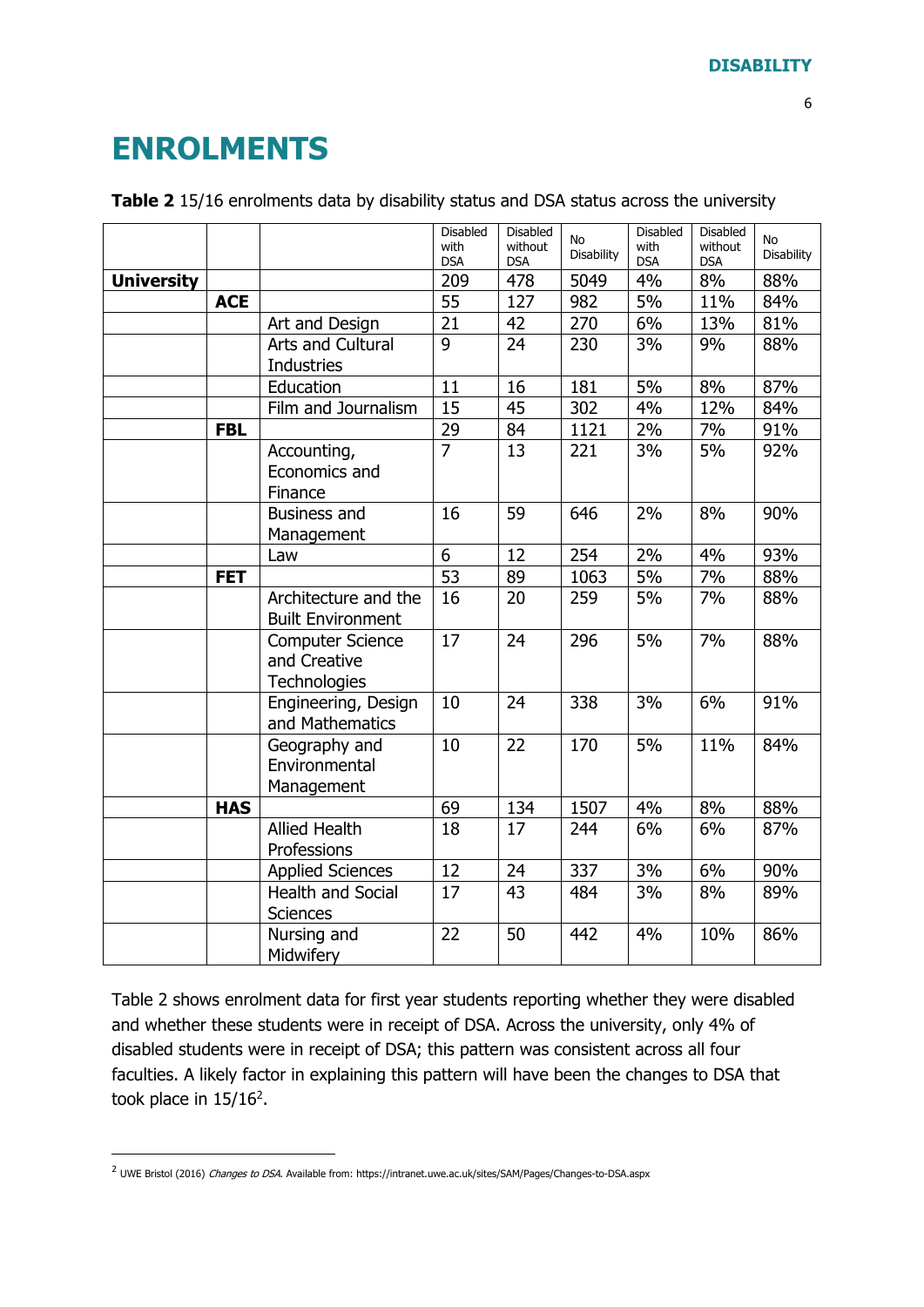|                   |            | <b>No</b><br><b>Disability</b> | Learning<br><b>Difficulties</b> | <b>Other</b> | <b>Mental</b><br><b>Health</b> | <b>Physical</b><br><b>Disability</b> | <b>No</b><br><b>Disability</b> | Learning<br><b>Difficulties</b> | <b>Other</b> | Mental<br><b>Health</b> | <b>Physical</b><br><b>Disability</b> |
|-------------------|------------|--------------------------------|---------------------------------|--------------|--------------------------------|--------------------------------------|--------------------------------|---------------------------------|--------------|-------------------------|--------------------------------------|
| <b>University</b> |            | 5049                           | 404                             | 158          | 94                             | 31                                   | 88%                            | 7%                              | 3%           | 2%                      | $1\%$                                |
|                   | <b>ACE</b> | 982                            | 104                             | 37           | 35                             |                                      | 84%                            | 9%                              | 3%           | 3%                      | $1\%$                                |
|                   | <b>FBL</b> | 1121                           |                                 | 24           | 10                             |                                      | 91%                            | 6%                              | 2%           | $1\%$                   | 0%                                   |
|                   | <b>FET</b> | 1063                           | 88                              | 33           | 15                             |                                      | 88%                            | 7%                              | 3%           | $1\%$                   | 0%                                   |
|                   | <b>HAS</b> | 1507                           | 105                             | 58           | 31                             |                                      | 88%                            | 6%                              | 3%           | 2%                      | $0\%$                                |

**Table 3** Enrolments data by disability across the university 15/16

Table 3 shows that the highest proportion of enrolled disabled students are those that have disclosed learning difficulties, the lowest proportion being disabled students who have disclosed a physical disability. This pattern is consistent across all faculties.

**Figure 1**

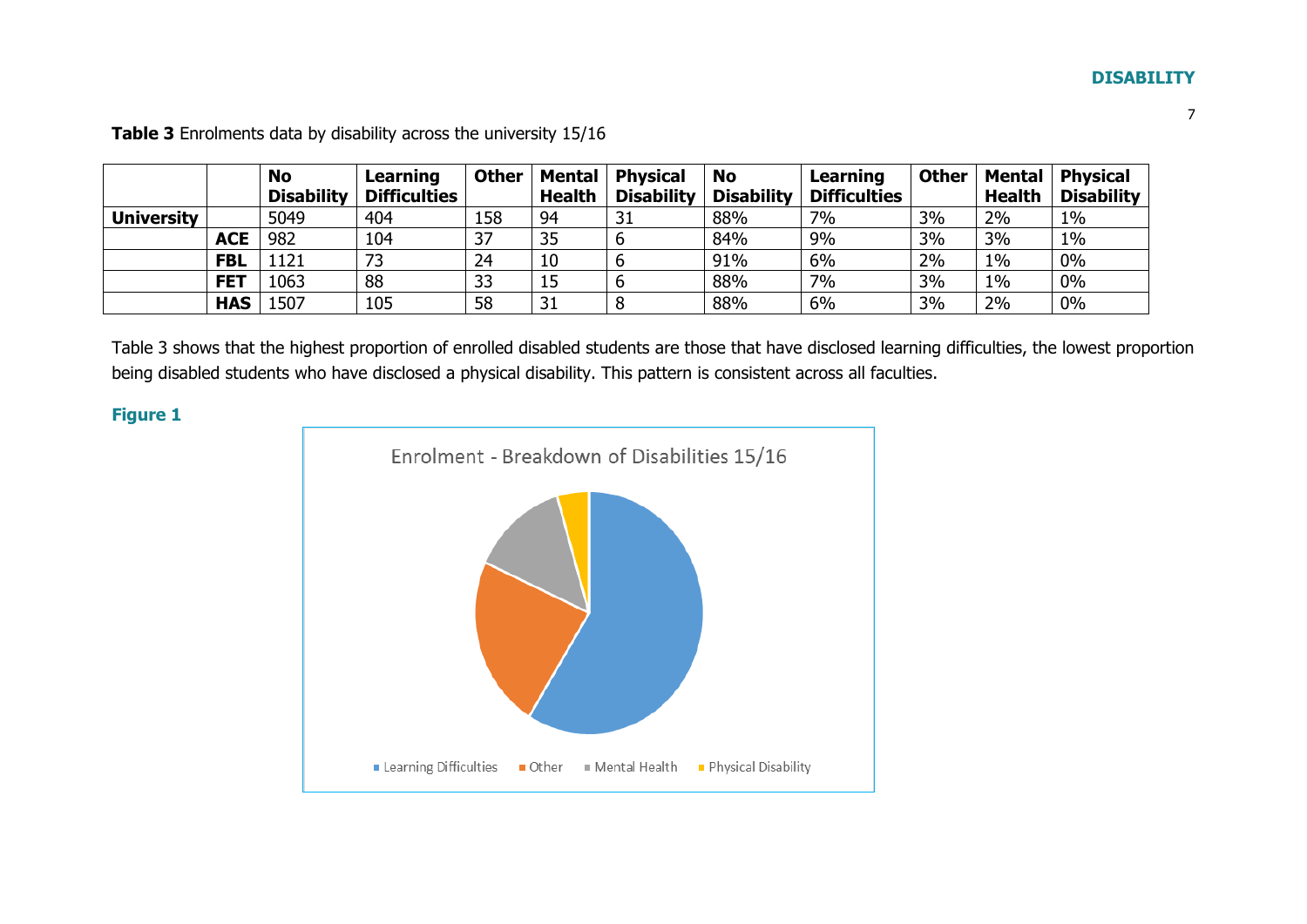|                   |            |                                                            | 13/14                    |                           |                                | 14/15                    |                           |                                | 15/16                    |                           |                                |  |
|-------------------|------------|------------------------------------------------------------|--------------------------|---------------------------|--------------------------------|--------------------------|---------------------------|--------------------------------|--------------------------|---------------------------|--------------------------------|--|
|                   |            |                                                            | <b>Disabled</b><br>w/DSA | <b>Disabled</b><br>wo/DSA | <b>No</b><br><b>Disability</b> | <b>Disabled</b><br>w/DSA | <b>Disabled</b><br>wo/DSA | <b>No</b><br><b>Disability</b> | <b>Disabled</b><br>w/DSA | <b>Disabled</b><br>wo/DSA | <b>No</b><br><b>Disability</b> |  |
| <b>University</b> |            |                                                            | 9%                       | 5%                        | 86%                            | 7%                       | 5%                        | 87%                            | 4%                       | 8%                        | 88%                            |  |
|                   | <b>ACE</b> |                                                            | 11%                      | 5%                        | 84%                            | 10%                      | 6%                        | 84%                            | 5%                       | 11%                       | 84%                            |  |
|                   |            | Art and Design                                             | 14%                      | 6%                        | 80%                            | 14%                      | 8%                        | 78%                            | 6%                       | 13%                       | 81%                            |  |
|                   |            | Arts and<br>Cultural<br><b>Industries</b>                  | 9%                       | 2%                        | 88%                            | 5%                       | 6%                        | 89%                            | 3%                       | 9%                        | 88%                            |  |
|                   |            | Education                                                  | 11%                      | 3%                        | 87%                            | 11%                      | 5%                        | 84%                            | 5%                       | 8%                        | 87%                            |  |
|                   |            | Film and<br><b>Journalism</b>                              | 9%                       | 8%                        | 83%                            | 9%                       | 5%                        | 86%                            | 4%                       | 12%                       | 84%                            |  |
|                   | <b>FBL</b> |                                                            | 8%                       | 4%                        | 88%                            | 5%                       | 4%                        | 91%                            | 2%                       | 7%                        | 91%                            |  |
|                   |            | Accounting,<br>Economics and<br>Finance                    | 6%                       | 4%                        | 90%                            | 5%                       | 4%                        | 92%                            | 3%                       | 5%                        | 92%                            |  |
|                   |            | <b>Business and</b><br>Management                          | 8%                       | 4%                        | 87%                            | 5%                       | 4%                        | 91%                            | 2%                       | 8%                        | 90%                            |  |
|                   |            | Law                                                        | 9%                       | 5%                        | 86%                            | 4%                       | 5%                        | 91%                            | 2%                       | 4%                        | 93%                            |  |
|                   | <b>FET</b> |                                                            | 9%                       | 4%                        | 87%                            | 8%                       | 6%                        | 87%                            | 4%                       | 7%                        | 88%                            |  |
|                   |            | Architecture<br>and the Built<br>Environment               | 9%                       | 7%                        | 84%                            | 9%                       | 4%                        | 87%                            | 5%                       | 7%                        | 88%                            |  |
|                   |            | Computer<br>Science and<br>Creative<br><b>Technologies</b> | 8%                       | 4%                        | 88%                            | 7%                       | 5%                        | 87%                            | 5%                       | 7%                        | 88%                            |  |
|                   |            | Engineering,<br>Design and<br><b>Mathematics</b>           | 8%                       | 3%                        | 89%                            | 8%                       | 6%                        | 86%                            | 3%                       | 6%                        | 91%                            |  |
|                   |            | Geography<br>and                                           | 13%                      | 3%                        | 83%                            | 7%                       | 7%                        | 86%                            | 5%                       | 11%                       | 84%                            |  |

8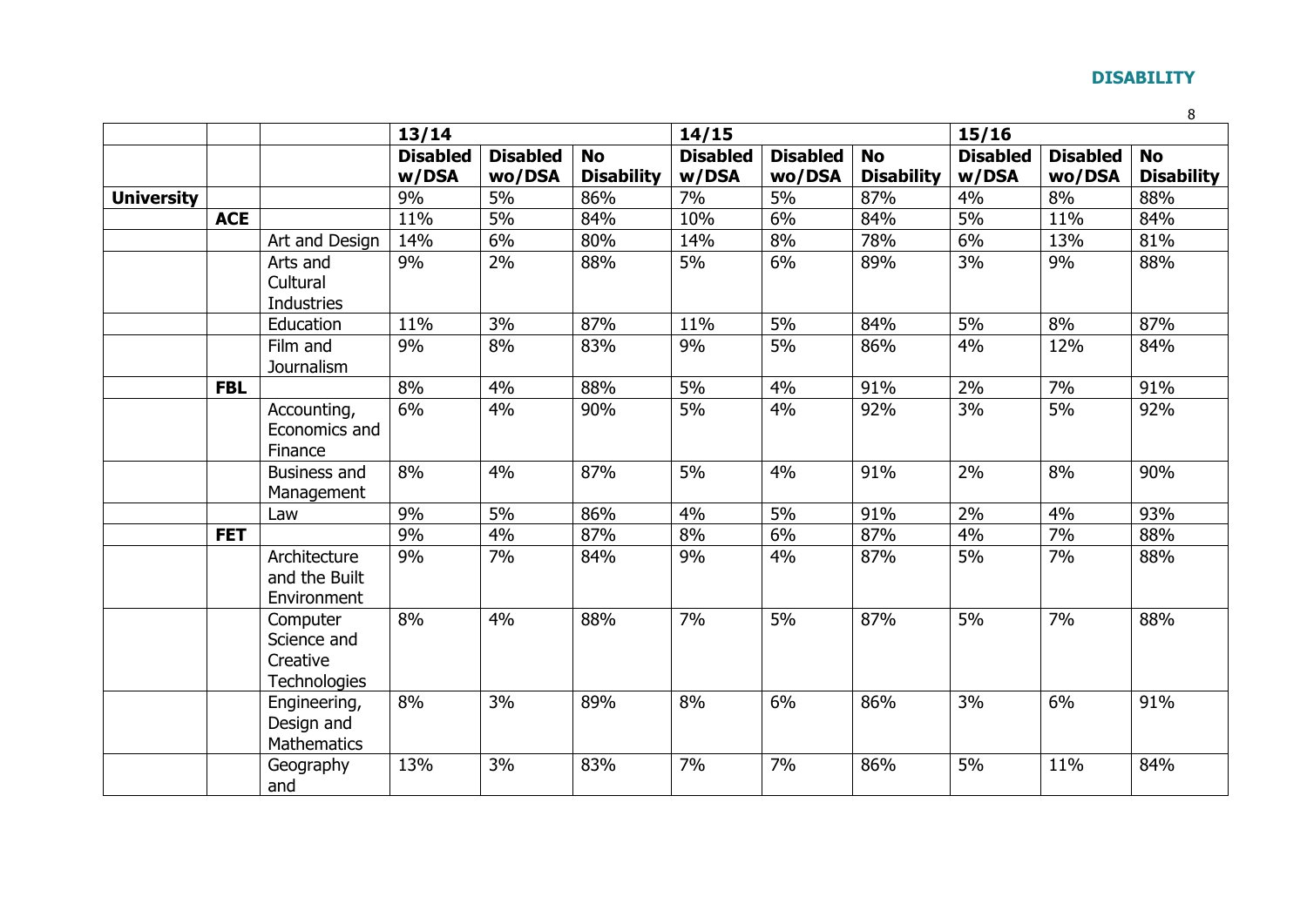| Environmental                       |     |    |     |     |    |     |    |     |     |
|-------------------------------------|-----|----|-----|-----|----|-----|----|-----|-----|
| Management                          |     |    |     |     |    |     |    |     |     |
| <b>HAS</b>                          | 10% | 4% | 86% | 8%  | 6% | 86% | 4% | 8%  | 88% |
| <b>Allied Health</b><br>Professions | 12% | 3% | 84% | 12% | 5% | 83% | 6% | 6%  | 87% |
| Applied<br><b>Sciences</b>          | 9%  | 3% | 88% | 8%  | 5% | 87% | 3% | 6%  | 90% |
| Health and<br>Social Sciences       | 10% | 3% | 87% | 7%  | 6% | 87% | 3% | 8%  | 89% |
| Nursing and<br>Midwifery            | 11% | 5% | 84% | 8%  | 6% | 86% | 4% | 10% | 86% |

(see above) **Table 4** Breakdown of enrolments data by disability, over time

Table 4 shows that over time, the proportion of disabled students enrolled at the university has gradually decreased; this is also consistent across all four faculties. The greatest decrease can be found in Law where over time, the proportion of disabled students has decreased by 7pp.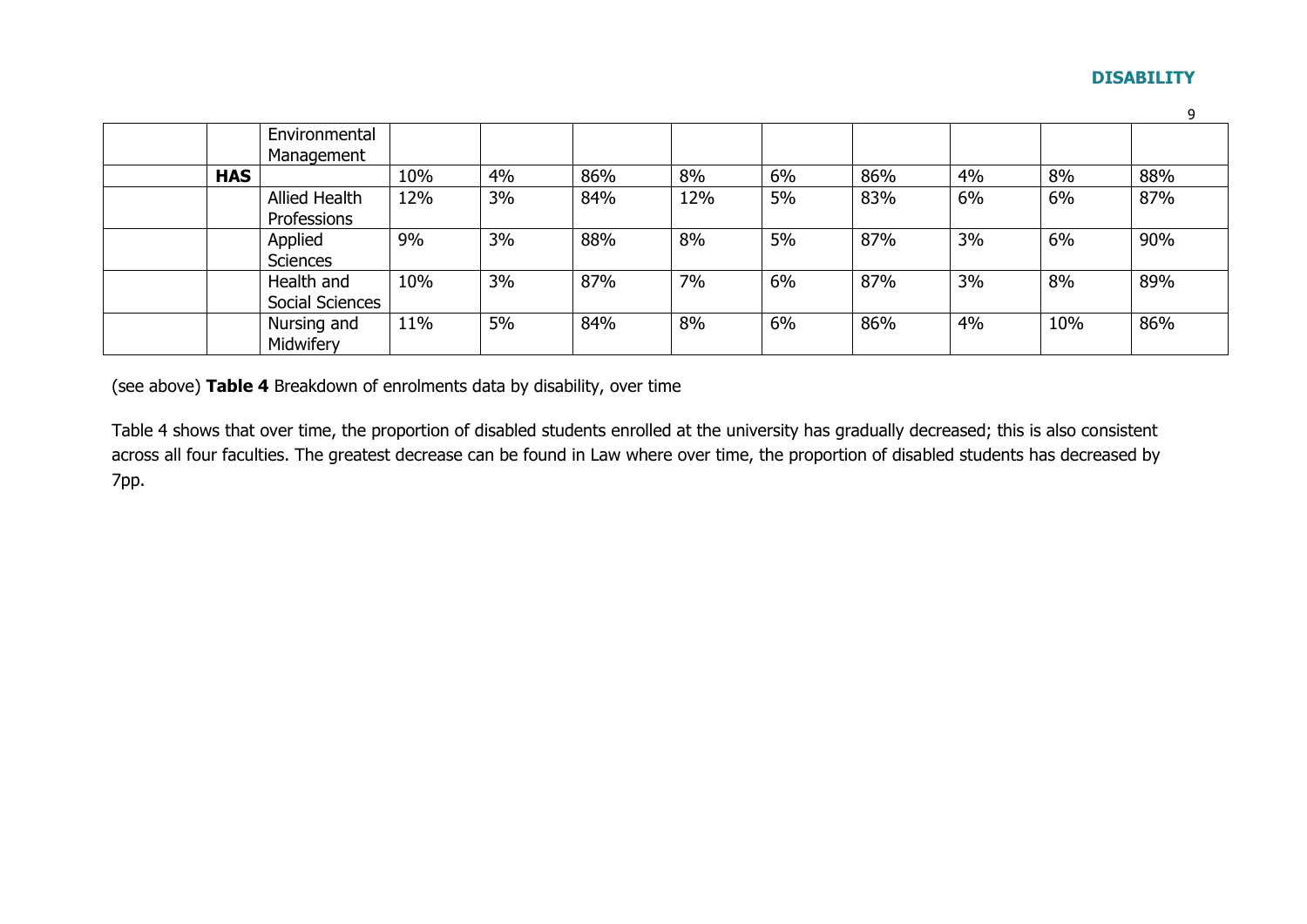### **NON-CONTINUATION**

**Table 5** Non-continuation rates over time, broken down by disability and DSA status

<span id="page-9-0"></span>

|                   |            |                                                            | 13/14                                           |                             |             |       |                                                 | 14/15                       |             |       |                                                 | 15/16                       |             |       |  |
|-------------------|------------|------------------------------------------------------------|-------------------------------------------------|-----------------------------|-------------|-------|-------------------------------------------------|-----------------------------|-------------|-------|-------------------------------------------------|-----------------------------|-------------|-------|--|
|                   |            |                                                            | <b>Disabled</b><br><b>DSA</b><br><b>Unknown</b> | <b>D</b> with<br><b>DSA</b> | D<br>wo/DSA | No D  | <b>Disabled</b><br><b>DSA</b><br><b>Unknown</b> | <b>D</b> with<br><b>DSA</b> | D<br>wo/DSA | No D  | <b>Disabled</b><br><b>DSA</b><br><b>Unknown</b> | <b>D</b> with<br><b>DSA</b> | D<br>wo/DSA | No D  |  |
| <b>University</b> |            |                                                            | 14.5%                                           | 7.6%                        | 0.0%        | 9.1%  | 8.7%                                            | 4.5%                        | 0.0%        | 7.1%  | 8.3%                                            | 4.5%                        | 2.8%        | 7.6%  |  |
|                   | <b>ACE</b> |                                                            | 17.9%                                           | 5.9%                        | 0.0%        | 9.2%  | 1.3%                                            | 7.4%                        | 0.0%        | 7.7%  | 8.3%                                            | 4.7%                        | 0.0%        | 8.9%  |  |
|                   |            | Art and Design                                             | 37.5%                                           | 10.2%                       | 0.0%        | 12.5% | 3.6%                                            | 9.5%                        | 0.0%        | 6.7%  | 6.7%                                            | 8.1%                        | 0.0%        | 11.3% |  |
|                   |            | Arts and<br>Cultural<br>Industries                         | 14.3%                                           | 3.3%                        | 0.0%        | 6.6%  | 0.0%                                            | 0.0%                        | 0.0%        | 7.3%  | 5.3%                                            | 5.0%                        | 0.0%        | 8.9%  |  |
|                   |            | Education                                                  | 11.1%                                           | 0.0%                        | 0.0%        | 5.0%  | 0.0%                                            | 6.7%                        | 0.0%        | 5.7%  | 0.0%                                            | 0.0%                        | 0.0%        | 7.6%  |  |
|                   |            | Film and<br>Journalism                                     | 8.3%                                            | 6.3%                        | 0.0%        | 12.5% | 0.0%                                            | 8.3%                        | 0.0%        | 10.1% | 14.3%                                           | 3.8%                        | 0.0%        | 7.4%  |  |
|                   | <b>FBL</b> |                                                            | 14.3%                                           | 6.9%                        | 0.0%        | 7.5%  | 12.8%                                           | 3.8%                        | 0.0%        | 5.6%  | 13.1%                                           | 1.6%                        | 0.0%        | 7.3%  |  |
|                   |            | Accounting,<br>Economics and<br>Finance                    | 11.1%                                           | 0.0%                        | 0.0%        | 9.1%  | 7.7%                                            | 0.0%                        | 0.0%        | 5.3%  | 0.0%                                            | 0.0%                        | 0.0%        | 8.3%  |  |
|                   |            | <b>Business and</b><br>Management                          | 20.0%                                           | 8.6%                        | 0.0%        | 6.9%  | 8.3%                                            | 4.4%                        | 0.0%        | 6.7%  | 15.8%                                           | 2.7%                        | 0.0%        | 8.4%  |  |
|                   |            | Law                                                        | 10.0%                                           | 9.1%                        | 0.0%        | 6.6%  | 30.0%                                           | 7.7%                        | 0.0%        | 3.0%  | 16.7%                                           | 0.0%                        | 0.0%        | 3.8%  |  |
|                   | <b>FET</b> |                                                            | 14.0%                                           | 12.3%                       | 0.0%        | 12.6% | 16.5%                                           | 3.1%                        | 0.0%        | 9.5%  | 9.4%                                            | 8.6%                        | 0.0%        | 9.2%  |  |
|                   |            | Architecture and<br>the Built<br>Environment               | 17.4%                                           | 14.6%                       | 0.0%        | 9.1%  | 0.0%                                            | 0.0%                        | 0.0%        | 7.8%  | 0.0%                                            | 5.9%                        | 0.0%        | 5.8%  |  |
|                   |            | Computer<br>Science and<br>Creative<br><b>Technologies</b> | 20.0%                                           | 12.1%                       | $0.0\%$     | 14.9% | 32.1%                                           | 2.8%                        | $0.0\%$     | 14.5% | 13.0%                                           | 4.8%                        | $0.0\%$     | 12.6% |  |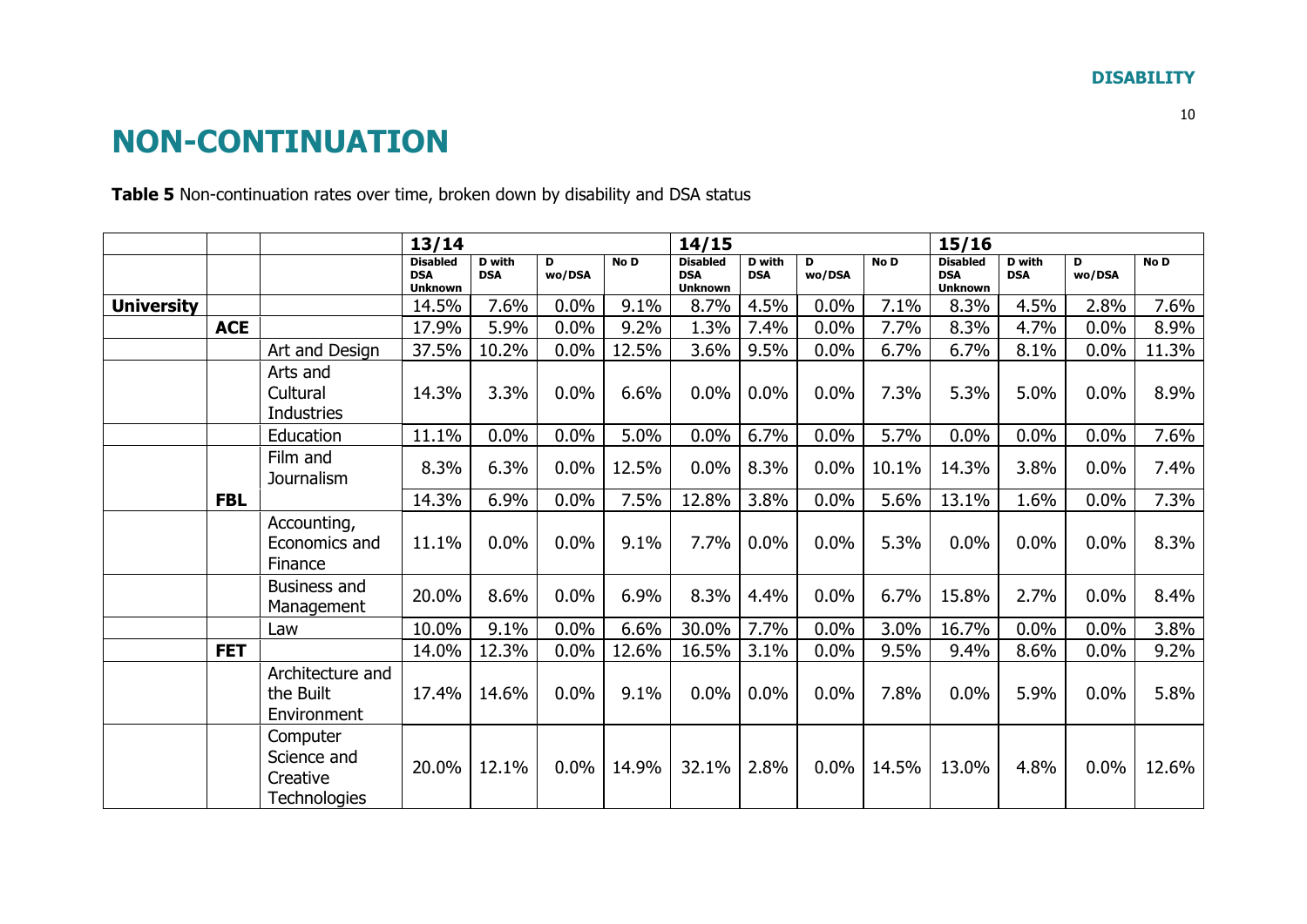|            |                                                  |         |       |         |       |       |         |         |       |       |       |         | -44  |
|------------|--------------------------------------------------|---------|-------|---------|-------|-------|---------|---------|-------|-------|-------|---------|------|
|            | Engineering,<br>Design and<br><b>Mathematics</b> | $0.0\%$ | 12.1% | $0.0\%$ | 14.4% | 16.7% | 8.8%    | $0.0\%$ | 8.4%  | 9.1%  | 11.1% | $0.0\%$ | 9.2% |
|            | Geography and<br>Environmental<br>Management     | 0.0%    | 8.7%  | 0.0%    | 10.9% | 6.7%  | $0.0\%$ | $0.0\%$ | 4.6%  | 13.3% | 15.0% | $0.0\%$ | 8.0% |
| <b>HAS</b> |                                                  | 12.1%   | 5.9%  | $0.0\%$ | 7.7%  | 6.8%  | $3.6\%$ | $0.0\%$ | 6.0%  | 5.1%  | 2.9%  | 6.3%    | 5.9% |
|            | <b>Allied Health</b><br>Professions              | 0.0%    | 3.2%  | 0.0%    | 2.0%  | 13.3% | 6.3%    | 0.0%    | 3.3%  | 0.0%  | 2.9%  | 0.0%    | 3.3% |
|            | <b>Applied Sciences</b>                          | 21.4%   | 10.3% | 0.0%    | 15.2% | 5.6%  | 5.4%    | 0.0%    | 11.2% | 12.0% | 14.3% | 0.0%    | 8.3% |
|            | Health and<br>Social Sciences                    | 11.1%   | 7.3%  | $0.0\%$ | 7.6%  | 11.1% | 1.9%    | 0.0%    | 3.7%  | 7.9%  | 2.9%  | 0.0%    | 7.3% |
|            | Nursing and<br>Midwifery                         | 12.0%   | 3.2%  | 0.0%    | 5.0%  | 2.3%  | 1.7%    | $0.0\%$ | 6.4%  | 0.0%  | 0.0%  | 16.7%   | 4.6% |

Table 5 shows that across the university the non-continuation rate has improved for students with no disability, disabled students with DSA, and for disabled students where it is unknown whether they have DSA. The only group to see an increase in their rate of non-continuation in 15/16 are disabled students without DSA. When broken down by faculty and department, non-continuation rates are variable:

- Over time in ACE, non-continuation rates have improved for all disabled students. The majority of departments within the faculty follow a similar pattern however, within Arts and Cultural Industries there has been a particular increase in non-continuation for disabled students with DSA.
- In FBL, the most notable difference over time is the overall rate of non-continuation for disabled students with DSA: a decrease of 5.3pp. Notably, in Accounting, Economics and Finance, in 15/16 all disabled students remained active in the university. Over time in Law, the rate of non-continuation for disabled students with unknown DSA status has been significantly greater than the rate for other disabled groups - 16.7pp in 15/16.
- In FET, the non-continuation rate for disabled students has improved over time: for those with unknown DSA status, non-continuation rates have reduced by 4.6pp and for disabled students with DSA, by 3.7pp. Consistently across all departments, disabled students without DSA have all remained active in the university; over time, non-continuation rates for other disabled groups have varied considerably.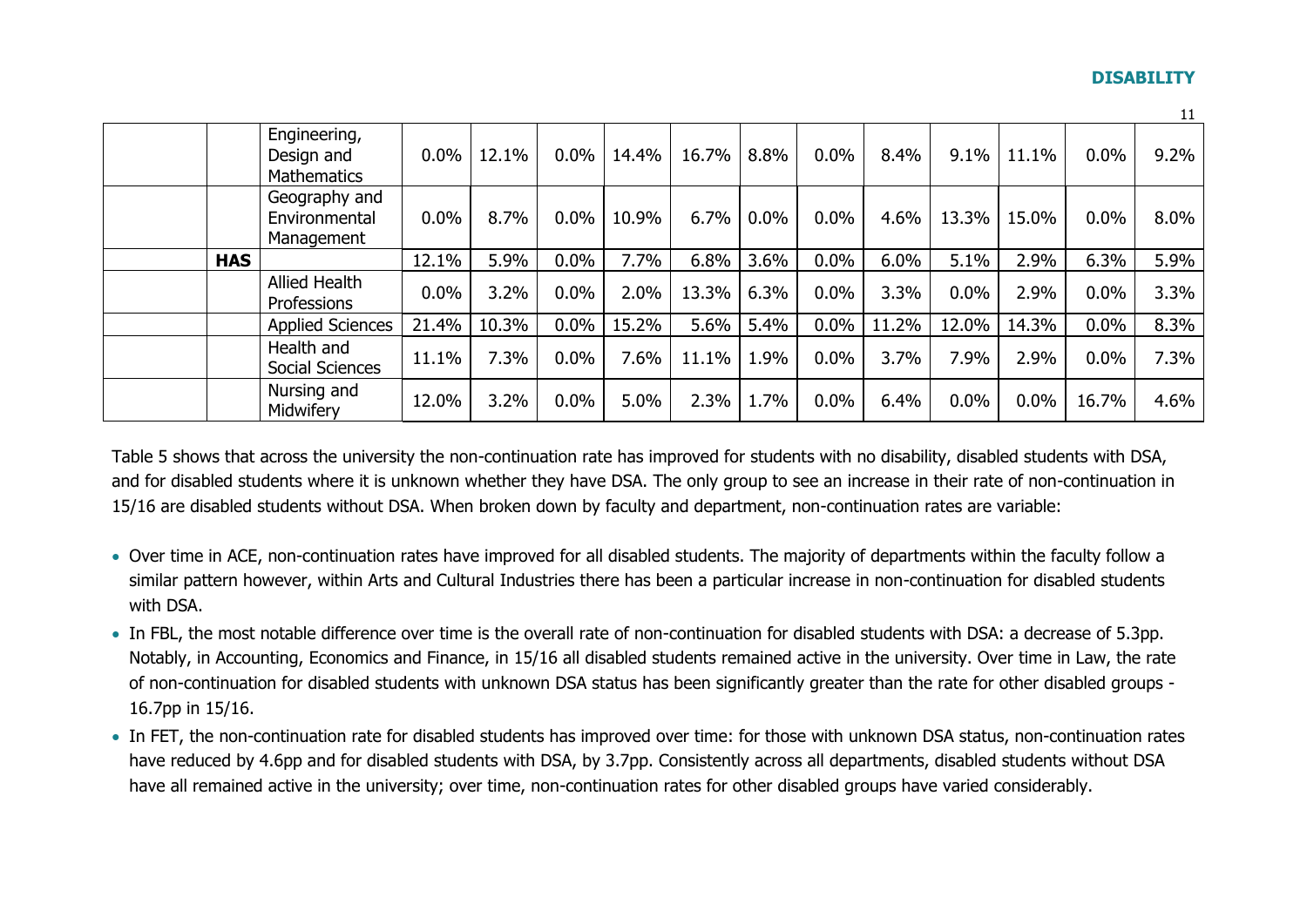12

 In HAS, the non-continuation rates for disabled students with unknown DSA status and those with DSA have improved over time. Table 5 shows that in 13/14 and 14/15, disabled students without DSA had all remained active in the university however in 15/16, 6.3% had not continued; this potentially could be due to the significant increase in the non-continuation rate for disabled students without DSA in Nursing and Midwifery (16.7%).

### **STUDENT SATISFACTION**

|                   | No of       | Response | Teaching | Assessment | Academic | Organisation | Learning         | Personal    | Students' | Overall      |
|-------------------|-------------|----------|----------|------------|----------|--------------|------------------|-------------|-----------|--------------|
|                   | respondents | rate     |          | and        | support  | and          | <b>Resources</b> | Development | Union     | satisfaction |
|                   |             |          |          | feedback   |          | management   |                  |             |           |              |
| <b>No</b>         | 3054        | 86%      | 89       | 76         | 85       | 81           | 91               | 87          | 72        | 88           |
| <b>Disability</b> |             |          |          |            |          |              |                  |             |           |              |
| Specific          | 279         | 83%      | 90       | 76         | 83       | 77           | 91               | 88          | 73        | 86           |
| Learning          |             |          |          |            |          |              |                  |             |           |              |
| <b>Disability</b> |             |          |          |            |          |              |                  |             |           |              |
| Other             | 171         | 83%      | 88       | 72         | 84       | 76           | 88               | 82          | 68        | 82           |
| <b>Disability</b> |             |          |          |            |          |              |                  |             |           |              |

**Table 6** NSS Satisfaction rates for 15/16 broken down by disability

<span id="page-11-0"></span>Table 6 shows that students with no disability are more satisfied with the university overall, whilst students with an 'other disability' are least satisfied overall. This remains the case across the different categories apart from academic support where students with specific learning disabilities were least satisfied.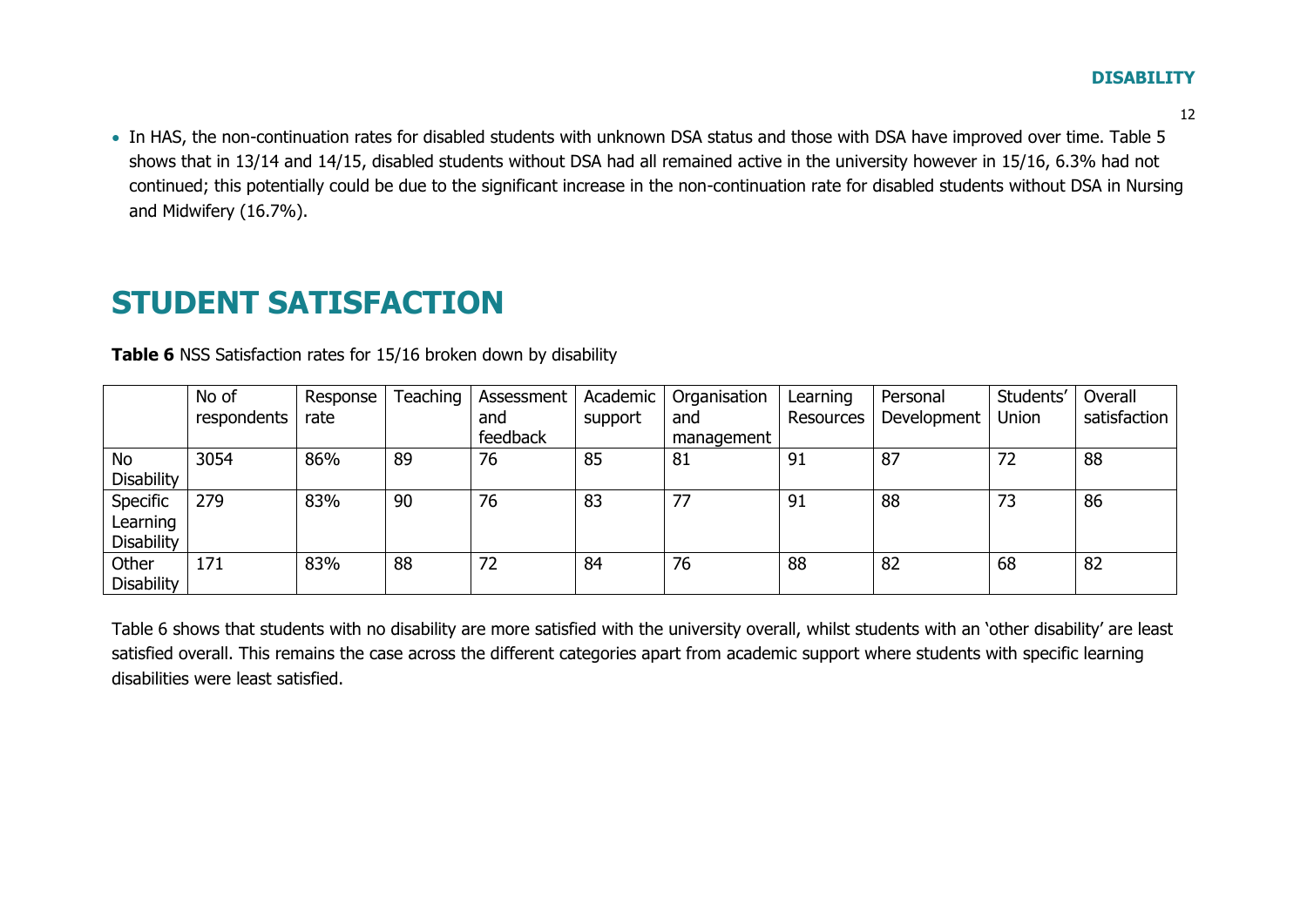### **GOOD HONOURS AND DEGREE CLASSIFICATION**

**Table 7** Breakdown of good honours by disability **Figure 2 Figure 2** 

|                                |        | 13/14          |        | 14/15          | 15/16  |                |  |
|--------------------------------|--------|----------------|--------|----------------|--------|----------------|--|
|                                | Enrols | Good<br>Hons % | Enrols | Good<br>Hons % | Enrols | Good<br>Hons % |  |
| Disabled with<br><b>DSA</b>    | 455    | 73.8%          | 402    | 69.4%          | 404    | 75.2%          |  |
| Disabled without<br><b>DSA</b> | 169    | 71.0%          | 159    | 71.1%          | 222    | 73.9%          |  |
| No Disability                  | 4,364  | 76.2%          | 3,635  | 76.3%          | 3,502  | 77.6%          |  |

<span id="page-12-0"></span>Table 7 shows that over time, students with no disability achieve a greater proportion of good honours.

Over time, disabled students with DSA are more likely to achieve good honours; aside from in 14/15, these students have outperformed disabled students without DSA.



#### 13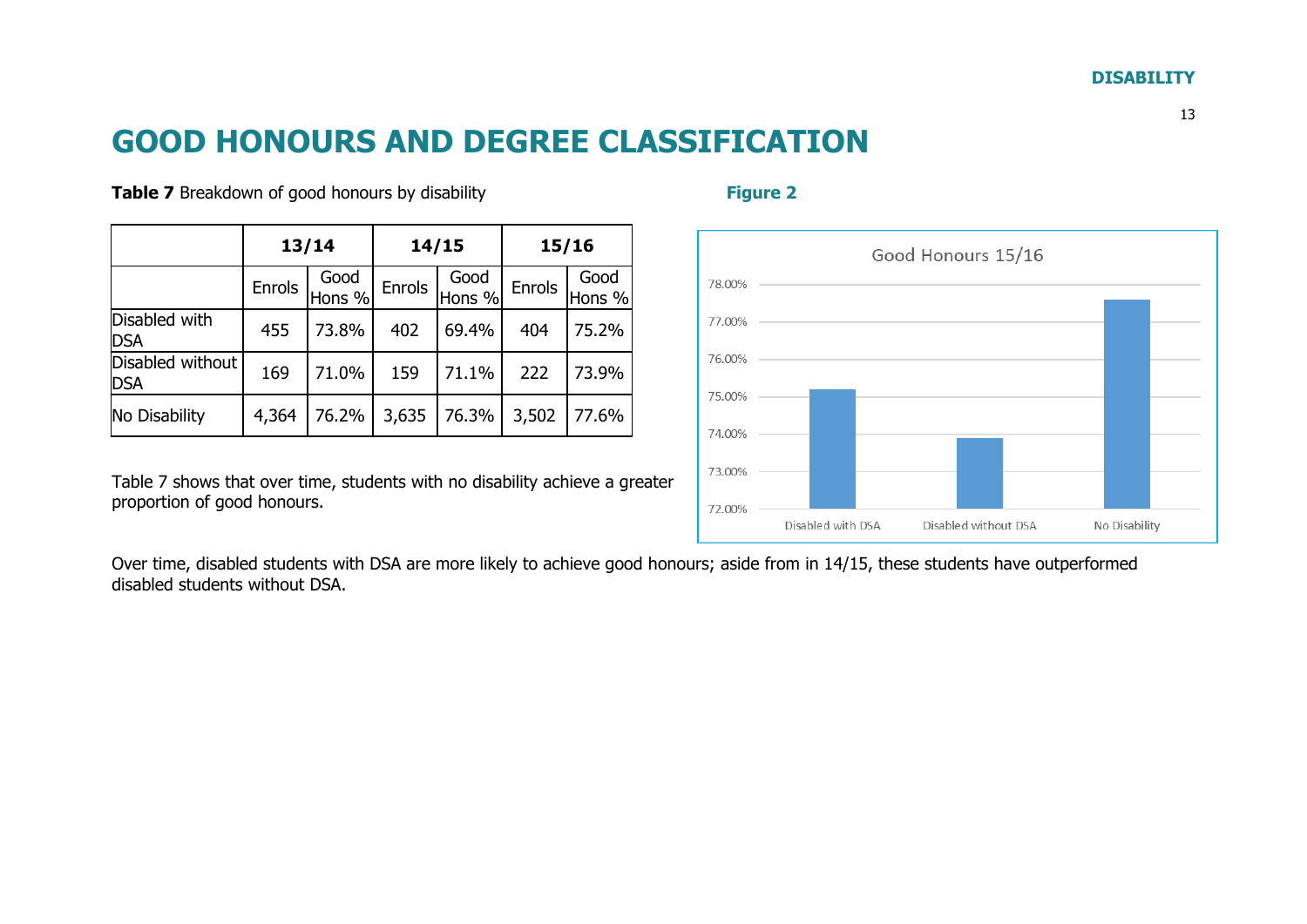|                         | 13/14 |                |       |       | 14/15 |                |       |       | 15/16 |                |                |       |
|-------------------------|-------|----------------|-------|-------|-------|----------------|-------|-------|-------|----------------|----------------|-------|
| $\%$                    | 1st   | U <sub>2</sub> | L2    | 3rd   | 1st   | U <sub>2</sub> | ∽     | 3rd   | 1st   | U <sub>2</sub> | L <sub>2</sub> | 3rd   |
| <b>Disabled</b>         | 19.7% | 53.4%          | 23.4% | 3.53% | 21.7% | 48.1%          | 26.2% | 3.92% | 21.4% | 53.4%          | 22.8%          | 2.40% |
| Non-<br><b>Disabled</b> | 23.6% | 52.7%          | 21.3% | 2.45% | 24.2% | 52.1%          | 20.7% | 3.03% | 25.2% | 52.5%          | 19.6%          | 2.77% |

**Table 8** Breakdown of degree classifications by disability

-

Table 8 shows that over time, disabled students are more likely to achieve a 2.2 and less likely to achieve a first. There is variation in the level of good honours achieved for both disabled and non-disabled students but aside from in 14/15, disabled students have achieved a 2.1 at a slightly higher rate. The rates of achieving a third have been largely comparable between disabled and non-disabled students.

**National Comparison: The Equality Challenge Unit noted that in 14/15, the proportion of disabled students achieving a first or 2.1 continued to be lower than that of non-disabled students; across the sector 'notably, a larger proportion of disabled qualifiers in receipt of DSA achieved a first/2:1 than those not in receipt of DSA (71.1% and 69.2%).'<sup>3</sup>**

<sup>&</sup>lt;sup>3</sup> Equality Challenge Unit (2016) *Equality in Higher Education: Students Statistical Report 2016.* Available from: http://www.ecu.ac.uk/publications/equality-in-higher-education-statistical-report-2016/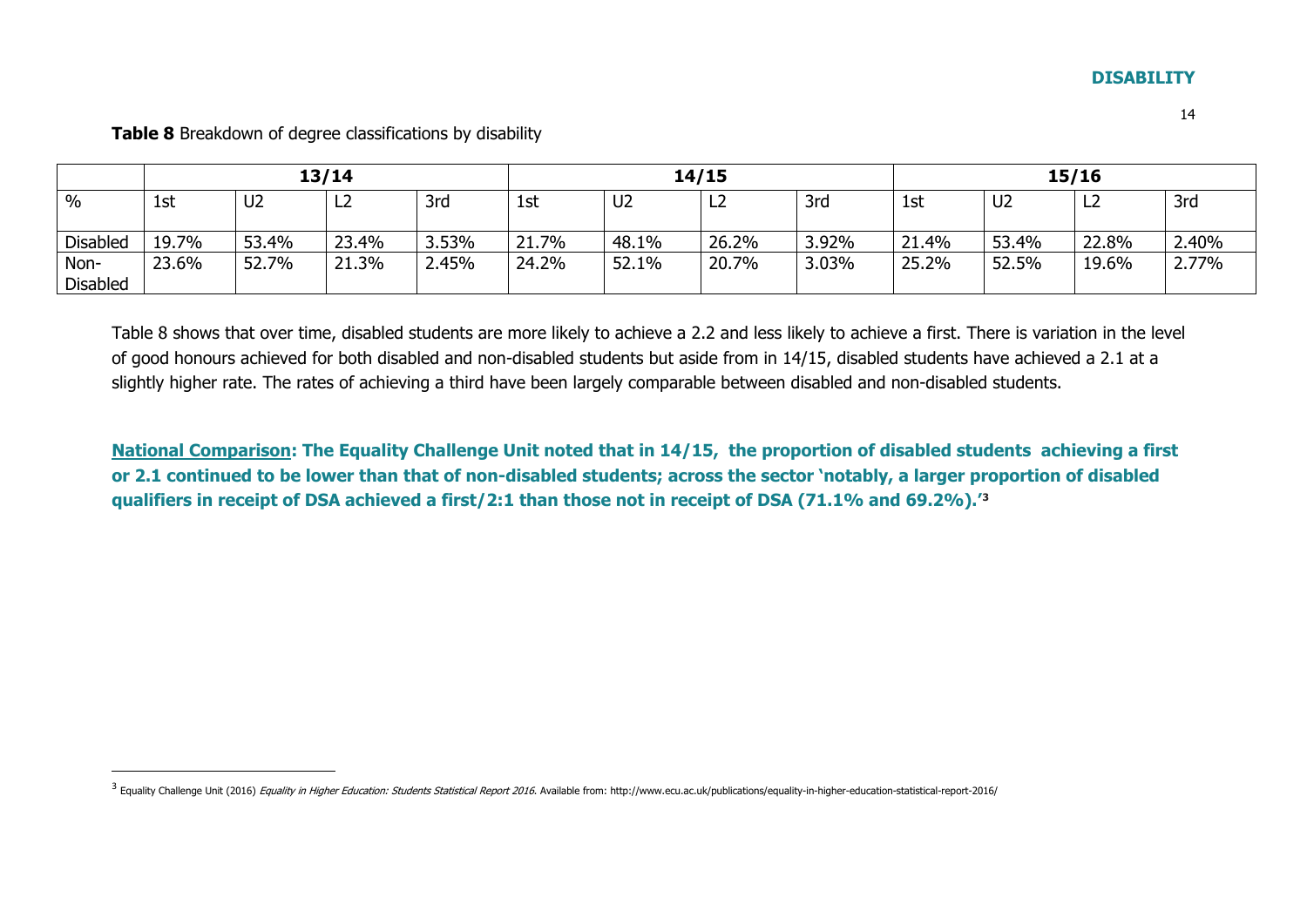| c |               |
|---|---------------|
|   |               |
|   | I<br>۰,<br>v. |

|                                            |                      |        | 13/14          | 14/15  |                                  | 15/16  |                      |
|--------------------------------------------|----------------------|--------|----------------|--------|----------------------------------|--------|----------------------|
| <b>Faculty</b>                             | Category             | Enrols | Good<br>Hons % | Enrols | Good<br>Hons<br>$\%$             | Enrols | Good<br>Hons<br>$\%$ |
|                                            | Disabled with DSA    | 136    | 83.1%          | 122    | 75.4%                            | 111    | 82.9%                |
| Arts, Creative Industries<br>and Education | Disabled without DSA | 39     | 71.8%          | 38     | 86.7%                            | 52     | 75.0%                |
|                                            | No Disability        | 1047   | 80.2%          | 824    | 78.8%<br>70.8%<br>74.5%<br>80.7% | 797    | 82.7%                |
|                                            | Disabled with DSA    | 62     | 61.3%          | 89     |                                  | 61     | 85.7%                |
| Business and Law                           | Disabled without DSA | 30     | 63.3%          | 27     |                                  | 44     | 91.5%                |
|                                            | No Disability        | 916    | 75.8%          | 822    | 732                              | 80.6%  |                      |
|                                            | Disabled with DSA    | 79     | 74.7%          | 76     | 68.4%                            | 82     | 70.7%                |
| <b>Fnvironment and</b><br>Technology       | Disabled without DSA | 34     | 79.4%          | 27     | 74.1%                            | 26     | 69.2%                |
|                                            | No Disability        | 762    | 75.5%          | 606    | 77.4%                            | 586    | 72.9%                |
|                                            | Disabled with DSA    | 158    | 70.9%          | 104    | 64.4%                            | 138    | 70.1%                |
| Health and Applied<br><b>Sciences</b>      | Disabled without DSA | 58     | 72.4%          | 55     | 61.9%                            | 66     | 67.9%                |
|                                            | No Disability        | 1393   | 76.6%          | 1130   | 75.0%                            | 1140   | 77.4%                |

### **Table 9** Breakdown of good honours rate by year and faculty broken down by disability

Table 9 shows that across all four faculties there has been significant variation in the rates of good honours achieved by disabled students:

- In ACE, aside from in 15/16, disabled students with DSA have achieved a higher good honours rate than disabled students without DSA. For both groups, rates have been comparable, if not better, than rates of good honours for students with no disability.
- In FBL, the rate of good honours has increased over time for both disabled and nondisabled students; in particular, the rate for disabled students without DSA has increased significantly (28.2pp).
- In FET, the proportion of good honours for disabled students without DSA has steadily decreased over time however overall, the proportion for all groups of students as detailed in table 9 show a decrease over time.
- In HAS, rates of good honours decreased in 14/15 for both disabled and non-disabled students but increased in 15/16; disabled students with DSA have largely achieved a higher rate of good honours when compared to disabled students without DSA.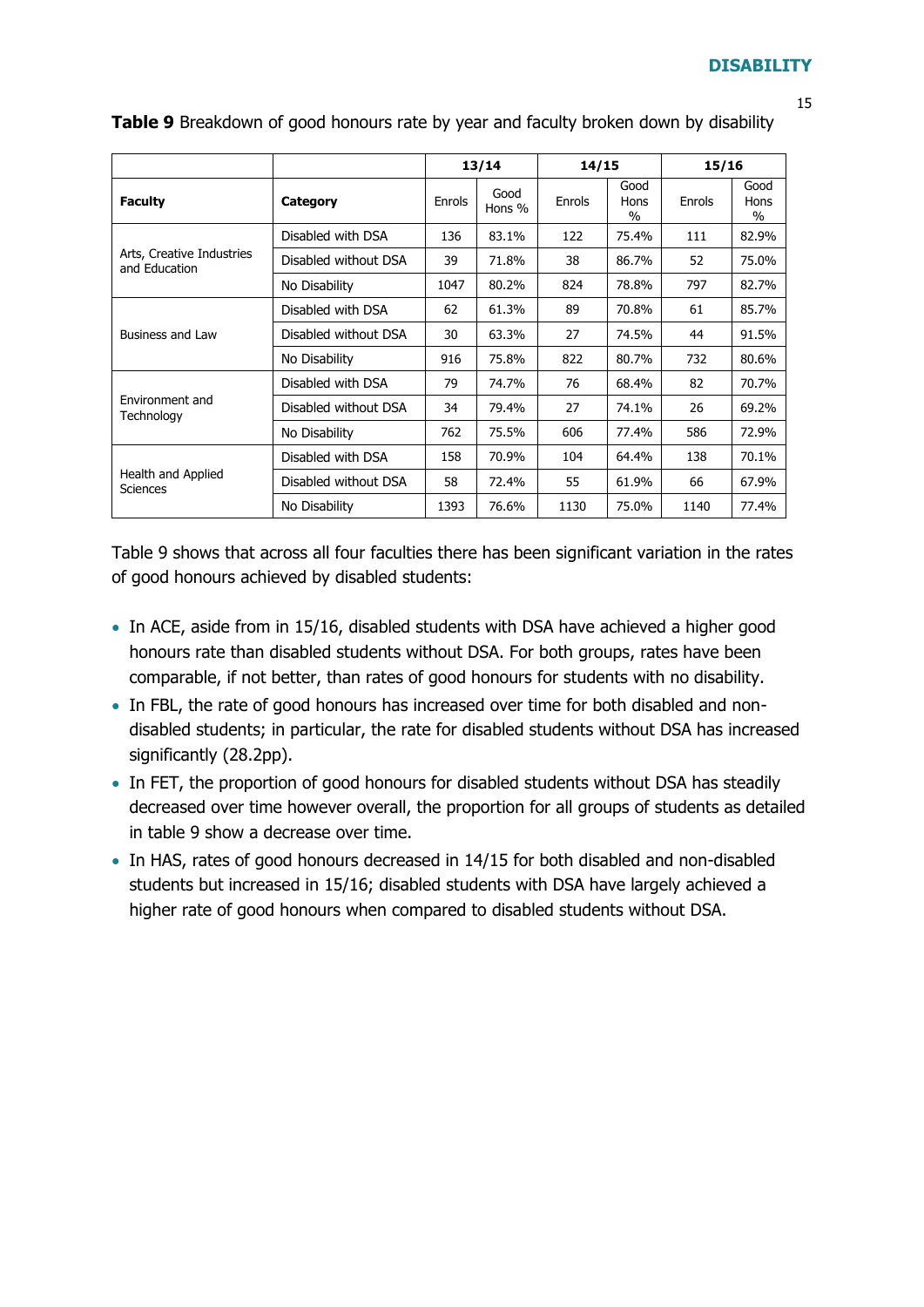#### 16

**Table 10** Breakdown of degree classification by year and faculty broken down by disability

|                                |                 |       |       | 13/14 |       |       | 14/15 |       |       |       | 15/16 |       |       |  |
|--------------------------------|-----------------|-------|-------|-------|-------|-------|-------|-------|-------|-------|-------|-------|-------|--|
| Faculty /<br><b>Disability</b> |                 | 1st   | 2:1   | 2:2   | 3rd   | 1st   | 2:1   | 2:2   | 3rd   | 1st   | 2:1   | 2:2   | 3rd   |  |
| <b>ACE</b>                     | <b>Disabled</b> | 19.1% | 61.4% | 16.6% | 2.86% | 24.5% | 53.6% | 19.4% | 2.51% | 24.5% | 55.8% | 17.2% | 2.45% |  |
| <b>ACE</b>                     | Non-disabled    | 21.5% | 58.7% | 17.7% | 2.10% | 21.4% | 57.5% | 18.4% | 2.79% | 22.7% | 60.0% | 14.6% | 2.76% |  |
| <b>FBL</b>                     | <b>Disabled</b> | 17.4% | 44.6% | 32.6% | 5.43% | 25.8% | 45.9% | 25.8% | 2.58% | 22.0% | 66.1% | 11.6% | 0.29% |  |
| <b>FBL</b>                     | Non-disabled    | 25.0% | 50.8% | 21.9% | 2.32% | 25.4% | 55.3% | 17.6% | 1.70% | 25.8% | 54.8% | 17.2% | 2.19% |  |
| <b>FET</b>                     | <b>Disabled</b> | 26.5% | 49.6% | 23.0% | 0.88% | 24.3% | 45.6% | 29.1% | 0.97% | 26.9% | 43.5% | 27.8% | 1.85% |  |
| <b>FET</b>                     | Non-disabled    | 28.1% | 47.4% | 23.2% | 1.31% | 31.2% | 46.2% | 21.0% | 1.65% | 32.1% | 40.8% | 24.4% | 2.73% |  |
| <b>HAS</b>                     | <b>Disabled</b> | 18.3% | 53.0% | 25.0% | 3.70% | 15.1% | 48.5% | 29.5% | 6.91% | 16.6% | 52.8% | 28.3% | 2.30% |  |
| <b>HAS</b>                     | Non-disabled    | 22.9% | 53.7% | 20.8% | 2.64% | 24.0% | 51.0% | 21.7% | 3.36% | 23.2% | 54.2% | 20.6% | 2.02% |  |

Table 10 shows that within all four faculties, there has been variation in the rates of degree classifications achieved:

- In ACE, the rate of disabled students achieving a first has steadily increased over time but across the period, the rate of 2.1s achieved has decreased, though there was a slight increase in 15/16 following a 7.8pp decrease from 13/14/ to 14/15.
- In FBL, disabled students have generally achieved a lower rate of good honours however, in 15/16 there has been a significant increase in the rate of 2.1s achieved (21.5pp across the period) and a decrease in both 2.2s and thirds.
- In FET, the rates of disabled and non-disabled students achieving a first have been comparable however; there has been variation in the rate of 2.1s and 2.2s achieved. Across the period, non-disabled students have been more likely to achieve a third.
- In HAS, non-disabled students have consistently achieved a greater proportion of firsts and 2.1s; concurrently, disabled students have consistently achieved a higher rate of 2.2s and thirds.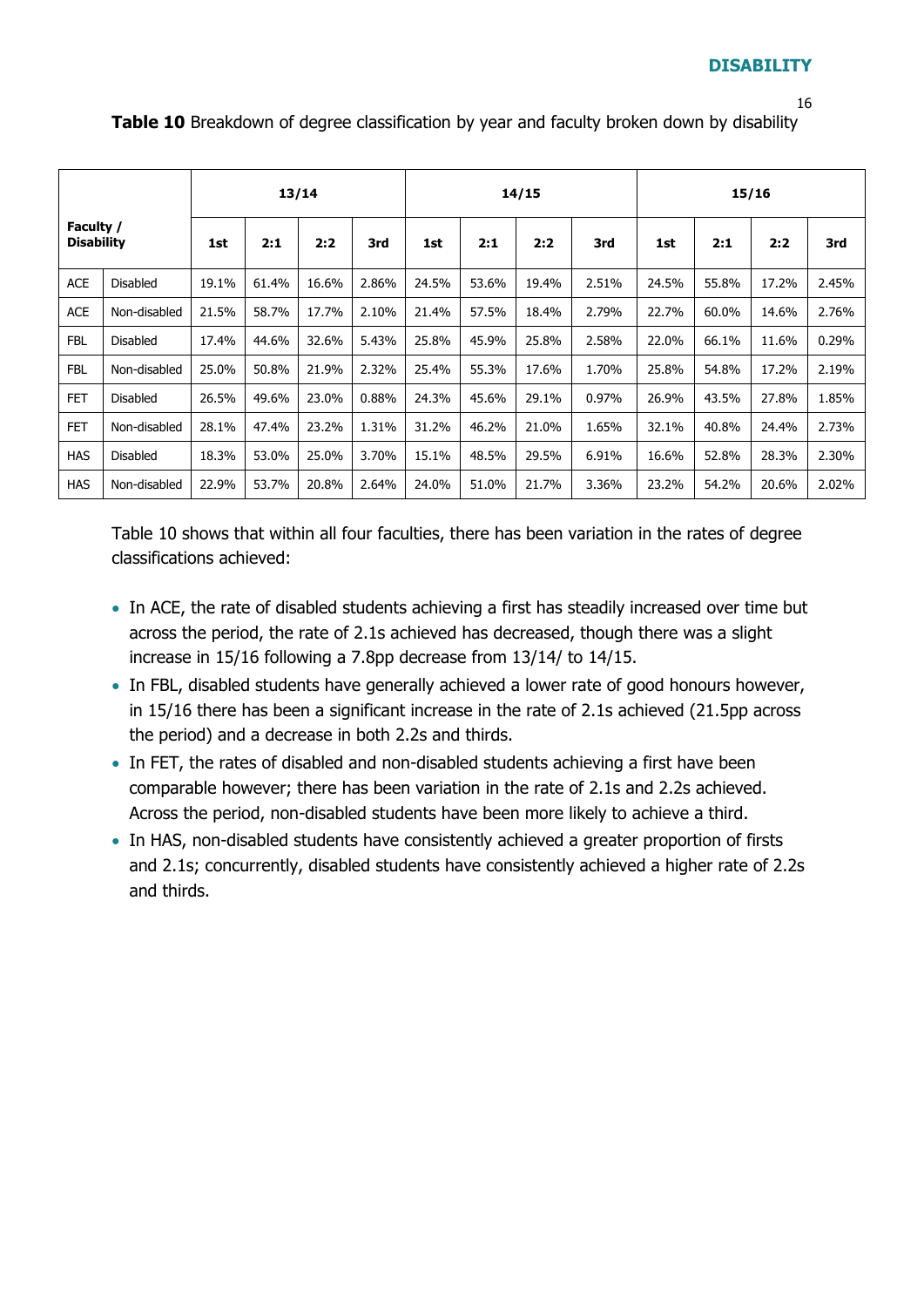**Table 11** Breakdown of good honours by disability type, over time

|                                                 | 13/14    |         | 14/15    |          |             | 15/16 |  |
|-------------------------------------------------|----------|---------|----------|----------|-------------|-------|--|
|                                                 | No. Stu. | GH %    | No. Stu. | GH %     | No. Stu.    | GH %  |  |
| A LEARNING DIFFICULTY, E.G. DYSLEXIA, DYSPRAXIA | 197      | 71.6%   | 192      | 68.8%    | 333         | 76.0% |  |
| <b>AUTISTIC SPECTRUM DISORDER</b>               | 9        | 77.8%   | 17       | 70.6%    | 11          | 72.7% |  |
| <b>BLIND/PARTIALLY SIGHTED</b>                  | 8        | 75.0%   | 13       | 100.0%   | 11          | 72.7% |  |
| DEAF/HEARING IMPAIRMENT                         | 9        | 77.8%   | 8        | 75.0%    | 12          | 58.3% |  |
| <b>DISABILITY NOT IN LIST</b>                   | 34       | 85.3%   | 25       | 76.0%    | 43          | 69.8% |  |
| LEARNING DIFFICULTY EXCLUDING DYSLEXIA          | 17       | 82.4%   | 10       | 70.0%    | $ 4\rangle$ | 25.0% |  |
| LEARNING DIFFICULTY INCLUDING DYSLEXIA          | 196      | 67.9%   | 165      | 72.7%    | 43          | 72.1% |  |
| MENTAL HEALTH DIFFICULTIES                      | 61       | 72.1%   | 49       | 71.4%    | 79          | 79.7% |  |
| MULTIPLE DISABILITIES                           | 38       | 81.6%   | 30       | $60.0\%$ | 26          | 57.7% |  |
| <b>NO DISABILITY</b>                            | 4,363    | 76.2%   | 3,634    | 76.3%    | 3,427       | 78.0% |  |
| NOT KNOWN IF STUDENT HAS DISABILITY             |          | $0.0\%$ |          | 100.0%   | 75          | 60.0% |  |
| UNSEEN DISABILITY, E.G. DIABETES, ASTHMA        | 42       | 78.6%   | 52       | 63.5%    | 50          | 78.0% |  |
| WHEELCHAIR USER/MOBILITY DIFFICULTIES           | 13       | 84.6%   | 10       | 70.0%    | 14          | 92.9% |  |

Table 11 shows that over time, there is significant variation in the rates of good honours achieved across all disabilities. The proportion of students with mental health difficulties achieving good honours has increased (7.6pp).

Whilst rates for students with no disability have steadily increased, there has been a notable decrease in the proportion of students with a learning difficulty excluding dyslexia and deaf/hearing impairment students achieving good honours (57.4pp and 19.5pp).